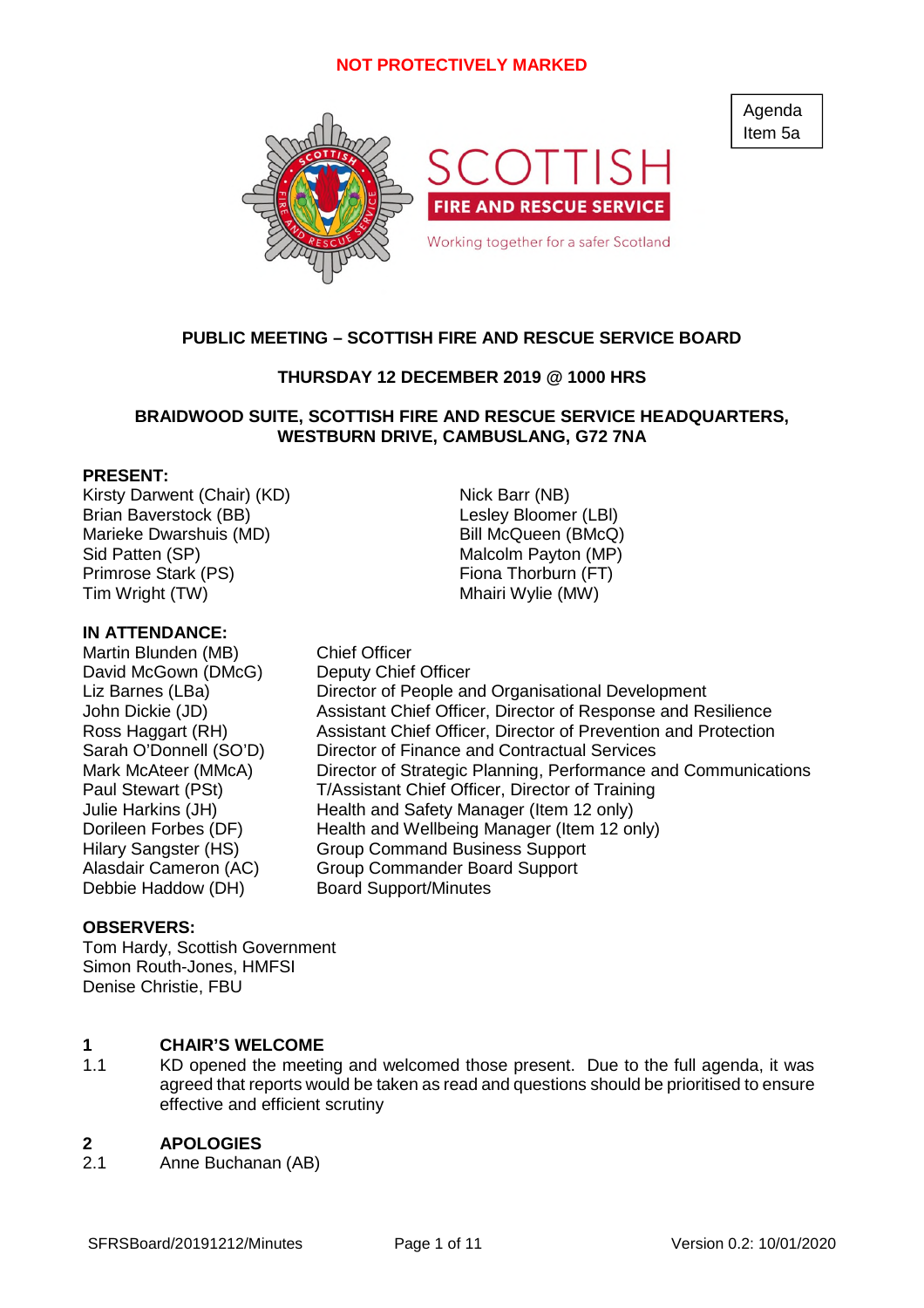#### **3 CONSIDERATION OF AND DECISION ON ANY ITEMS TO BE TAKEN IN PRIVATE**

- 3.1 The Board agreed that the reports on *Request Authorisation for Settlement of Insurance Claim* and *Command and Control Future Projects* be taken in private due to matters involving individuals where there is no consent for disclosure (Standing Order 9A), matters subject to legal proceedings/legal advice (Standing Order 9D) and confidential commercial or financial information not already in the public domain (Standing Order 9E).
- 3.2 No further private items were identified.

#### **4 DECLARATION OF INTERESTS**

4.1 None

#### **5 MINUTES OF PREVIOUS MEETING: 31 OCTOBER 2019**

- 5.1 Several minor typographical errors were noted and would be amended accordingly.
- 5.2 The review of the Scheme of Delegations would be undertaken as part of the annual review and would be recorded on the action log accordingly.

#### 5.3 **Matters Arising**

- 5.3.1 None
- 5.4 **Subject to the above amendments, the minutes of the meeting held on 31 October 2019 were approved as a true record of the meeting.**

#### **6 ACTION LOG**

- 6.1 The Board considered the action log and noted the updates.
- 6.2 **Members noted the updated Action Log and approved the removal of completed actions.**

#### **7 DECISION LOG**

7.1 The Board considered the Decision Log.

#### 7.2 **Members noted the updated Decision Log.**

### **8 CHAIR'S REPORT**

- 8.1 The Chair presented her report noting events which had occurred since the Board meeting held on 31 October 2019, highlighting:
	- Negotiations update Offer submitted to FBU in October 2019. Response to be provided following the General Election (12 December 2019). No definitive date has been provided.
	- Attended Mid Year Review (11 December 2019) Positive and constructive meeting with the Minister, who was happy with the performance and progress of the Service.
- 8.2 Consideration to be given to share the Minister's written feedback from Mid Year Review with staff.

**ACTION: KD**

### 8.3 **The Board noted the report.**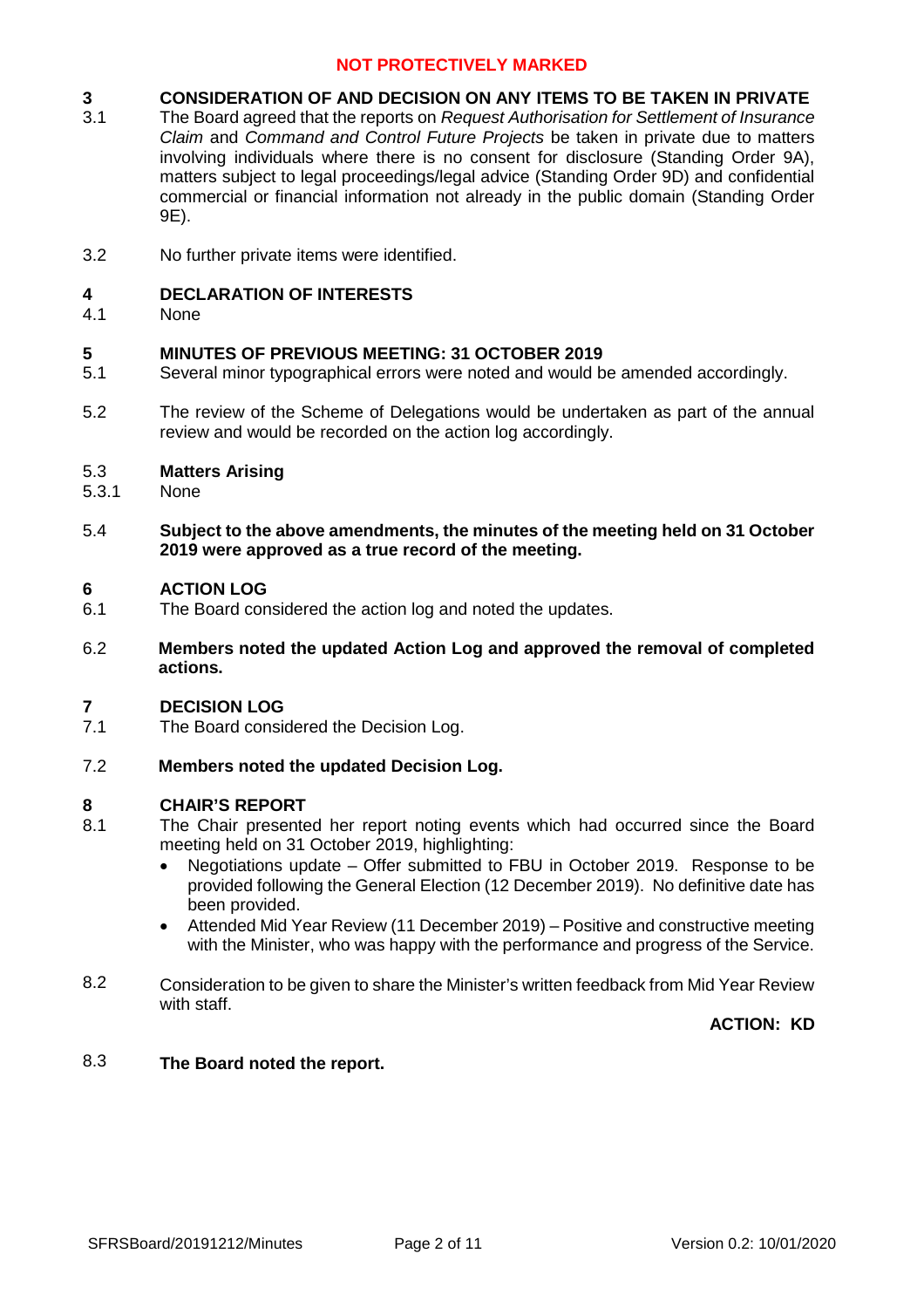# **9 CHIEF OFFICER'S REPORT**

- 9.1 The Chief Officer presented his report noting events which had occurred since the Board meeting held on 31 October 2019, highlighting:
	- The Scottish Fire and Rescue Service/Anthony Nolan Partnership was awarded the Charity Partnership of the Year Award.
	- Shirley Nolan Award for special recognition was presented to Ally Boyle and Area Commanders Andy Watt and Paul Devlin.
	- Scottish Fire and Rescue Service was nominated for Emergency Service of the Year in the Excellence in Fire and Rescue Awards alongside Finance and Contractual Services Director Sarah O'Donnell for Most Influential Woman in Fire. Scottish Fire and Rescue Service was also nominated for Emergency Services Collaboration of the Year.
	- Red Watch, Maryhill Fire Station were nominated and grand finalists in the Glasgow Times Community Champion Awards.
	- A "2019 Round Up" of notable events, awards, recognitions and commemorations would be collated and circulated to all staff early 2020.
- 9.2 It was suggested that an update on Reform Collaboration Group (RCG) could be provided at a future Strategy Day. In the meantime, information provided at the Mid Year Review would be shared with the Board. KD noted that progress was being made and that Police Scotland's Interim Chair David Crichton, would be taking over the role of RCG Chair in early 2020.

## **ACTION: MMcA**

9.3 Regarding the ICT Review, MB informed the Board of discussions held to identify potential future ideas in relation to continuous improvement and to help inform the tendering process to support the Digital Strategy. Update report would be brought back to the Board (circa April 2020).

# **ACTION: MB**

### 9.4 **The Board noted the report.**

# **10 SERVICE TRANSFORMATION UPDATE**

- 10.1 DMcG updated Members in regard to Service Transformation which had occurred since the Board meeting held on 31 October 2019, highlighting the following:
	- Significant progress had been made within the Programme.
	- Rapid Response Unit Project and Rural Full Time Post Project were closed by the Programme Office and Transformation & Major Projects Committee (TMPC). These projects were still subject to evaluating the effectiveness of their implementation.
	- Safe and Well Project's end date (full implementation) had been extended to September 2021.
	- Service Delivery Model (SDM) projects were now running concurrently to ensure focus on risk profiling noting that there would be no delay in the other work associated with the revised SDM projects.
	- Numerous business cases were considered at Senior Management Team (SMT) on 27 November 2019 and would inform financial profiling in future years.
	- In relation to governance, the risk register had been revised and updated. Project risks have been refreshed with updated control measures and clear indication of mitigating actions. New template was submitted and welcomed by the TMPC.
	- Dashboard revised to allow status of projects to be reported more timeously.
	- Benefit Management Tracker was presented to TMPC and work would now be undertaken to complete the baseline data to allow benefits to be measured.
	- Confirmed dates for Gateway Review were 17-19 February 2020.

### 10.2 **The Board noted the verbal update.**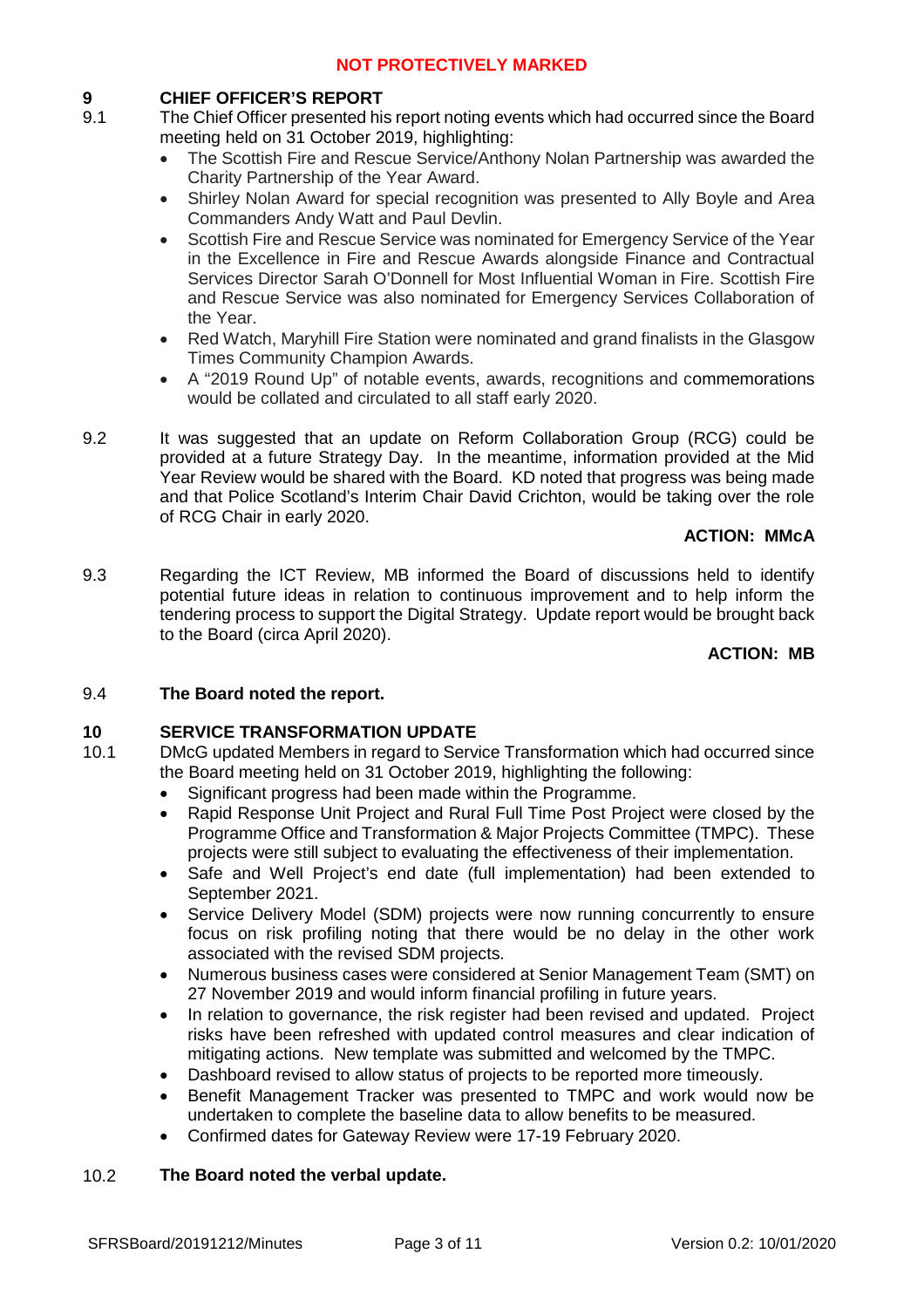# **11 COMMITTEE UPDATES**

### 11.1 **Audit and Risk Assurance Committee (ARAC)**

- 11.1.1 BB reported that the Committee held a public meeting on 10 October 2019 and referred the Board to the attached draft minutes noting that a verbal update was provided at the previous meeting.
- 11.1.2 The Board asked whether an update could be provided on the Museum of Fire and associated funding. RH stated that an Affiliated Organisations Board (AOB) had been convened and would have oversight on relationships with such organisations/trusts. A standard Memorandum of Understanding template was currently being developed. RH confirmed that the Service had a strong relationship with the Educational, Culture and Commemorative Trust and were progressing the development of the Museum. The AOB would report into ARAC to update progress and to ensure Committee oversight.

### 11.1.3 **The Board noted the draft minutes.**

#### 11.2 **Service Delivery Committee (SDC)**

- 11.2.1 NB reported that the Committee held a public meeting on 10 December 2019 and highlighted the following areas:
	- Service Delivery update
	- Quarterly Performance Report Quarter 2
	- Performance Improvement Forum update and report on the Response to HMFSI Fleet Report.
	- Operational learning reports on Flexi Duty Officer Command Seminar and Grenfell Tower Fire Update and implications for Scotland.
	- Risk Spotlight *CR1.7 (Failure to take all reasonable measures for ensuring an adequate supply of water for firefighting and other emergencies)* highlighted complexity of the issue with hydrants and ownership, ongoing work to develop the Service Level Agreement and the ongoing issues relating to ownership and payments.
- 11.2.2 JD commented the ongoing development of the Service Level Agreement was being progressed as timely as possible with Scottish Water and would remain a priority for his Directorate. JD assured the Board that the risk to communities, due to hydrants not working, was minimal as hoses could be run and connected to the next working hydrant. He commented on the issues with inadequate water pressure, which were beyond the Service's control.

### 11.2.3 **The Board noted the verbal update.**

#### 11.3 **Staff Governance Committee (SGC)**

- 11.3.1 PS reported that the Committee held a public meeting on 5 December 2019 and highlighted the following areas:
	- Health, Safety and Wellbeing Annual Report and Positive Action Strategy were tabled.
	- 39 Staff Action Plans have been completed and are available on iHub.
	- Leadership and Development Programme update.
	- NJC pay increase effective from 1 July and has reduced the pay protection as a result of harmonisation.
	- PVG projects has commenced.
	- Significant progress has been made on Health and Safety Implementation Plans.
	- Full TED review submitted and discussed with a dedicated change programme and finance/resource planning being developed.
	- Discussed acquisition, maintenance, currency and assessment of skills, knowledge and experience and the potential delivery methods including decentralised delivery.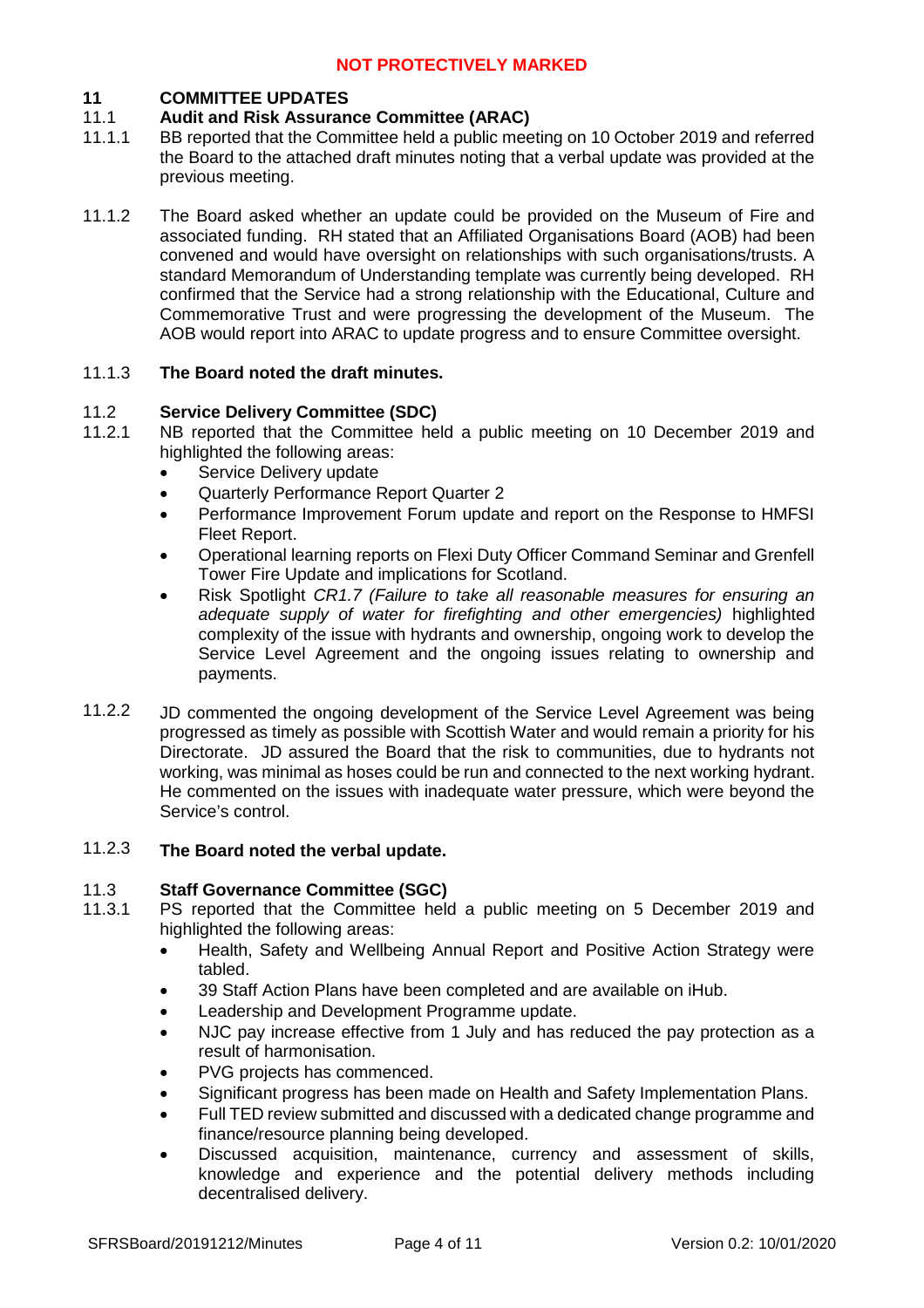Focus on Mental Health and Wellbeing and welcomed the appointment of the Rivers Centre as external provider for post incident support services.

### 11.3.2 **The Board noted the verbal update.**

#### 11.4 **Transformation and Major Projects Committee (TMPC)**

- 11.4.1 FT reported that the Committee held a public meeting on 7 November 2019 and referred the Board to the attached draft minutes. She highlighted the following areas:
	- Continuous improvement with the revised Dashboard.
	- Embedding risk, benefits and communication and engagement at project level ensured ownership and action.
	- Robust and constructive discussion regarding the Command and Control Futures Project (private session).

### 11.4.2 **The Board noted the draft minutes and verbal update.**

*(J Harkins and D Forbes joined the meeting at 1035 hrs)*

### **12 HEALTH, SAFETY AND WELLBEING ANNUAL REPORT 2018-19**

- 12.1 JH and DF presented the report to the Board providing an overview of the Health, Safety and Wellbeing (HSW) Annual Report 2018-19 and highlighted key areas of performance. It was noted that this report had previously been submitted and scrutinised by the Staff Governance Committee on 5 December 2019.
- 12.2 The Board was informed that there were no obvious underlying factors for the difference in injuries rates between the Service Delivery Areas (SDA), however, meetings have taken place with the East SDA Deputy Assistant Chief Officer to increase management focus and health and safety awareness.
- 12.3 The Board referred to the increased acts of violence against personnel and were informed that information/evidence was passed to Police Scotland to progress. The Board noted that it would be helpful to be kept abreast of the outcomes of any criminal proceedings and it was agreed that legal services would action as necessary.

**ACTION: MMcA**

### 12.4 **The Board noted the 2018-19 Annual Report for publication.**

### **13 CORPORATE PARENTING PLAN 2020-2023**

- 13.1 LBa presented a report to the Board seeking approval of the SFRS Corporate Parenting Plan 2020-2023 which detailed the proposed initiatives that the SFRS commits to achieve in order to seek to improve the life chances of care experienced individuals. The report also provided the Corporate Parenting Plan Evaluation Report which highlighted initiatives and good practice examples that were adopted during the implementation phase of the 2016-2019 Plan.
- 13.2 The Board commented on the language used within the Plan, in particular Mental Health rather than Mental III Health. It was suggested that the Service take cognisance of the Carers (Scotland) Act 2016 and to recognise that existing staff may already be unpaid carers. LBa stated that the Service had recently been awarded the Carer Positive Employer award and policies were being reviewed to consider carers within the Service.
- 13.3 LBa noted that the Service did not currently capture data on whether staff were care experienced and advised that this could be captured on the new system.
- 13.4 The Board commented on using pro-active terminology within the action plan ie commit rather than consider. LBa noted this comment and stated that there were working plans behind the action plan to deliver/implement.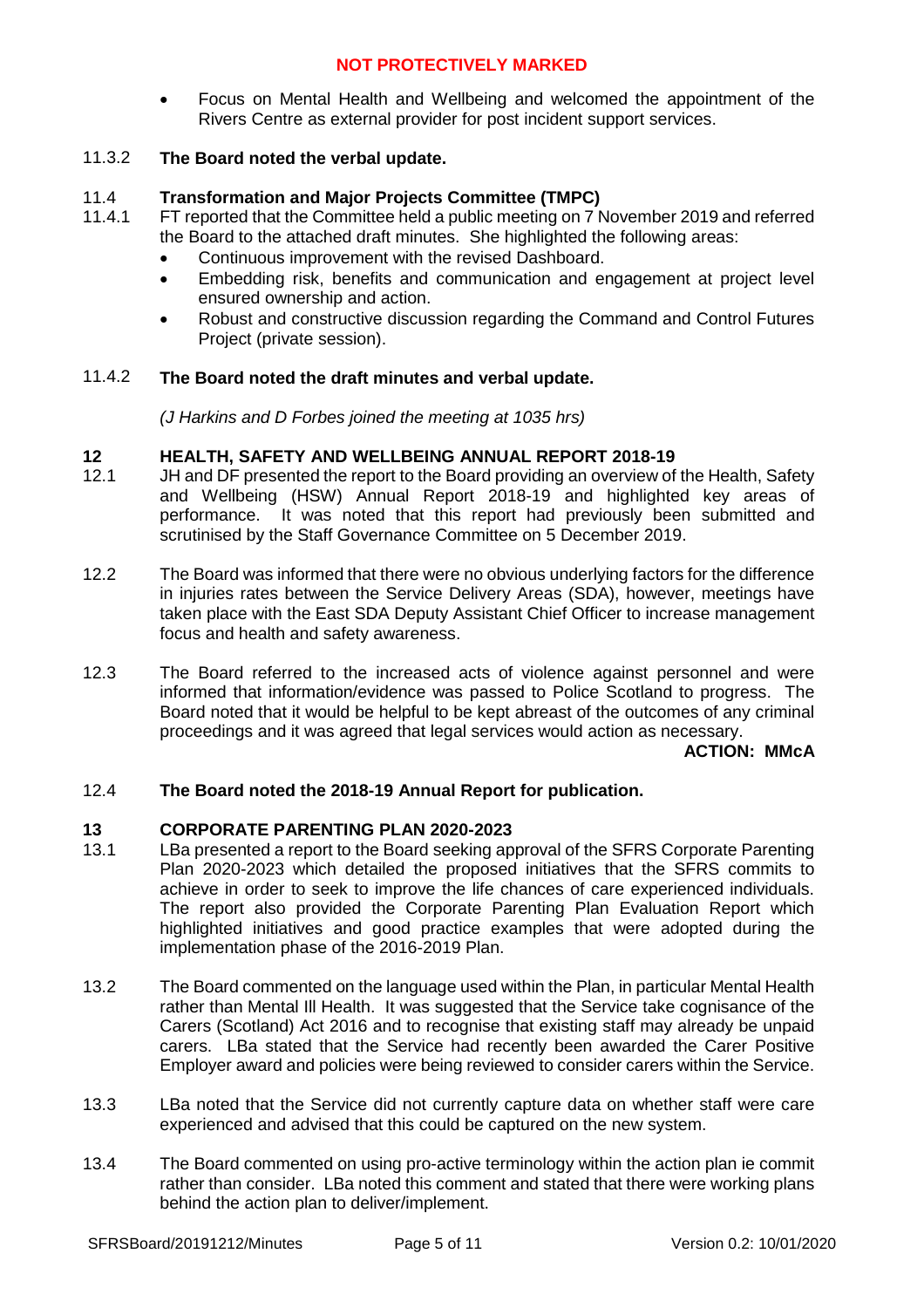- 13.5 A brief discussion on the merits of allocating targets and further discussion/ consideration would be given by the Staff Governance Committee. It was noted that a Corporate Parenting session was scheduled for the next Strategy Day (January 2020).
- 13.6 The Board discussed the positive and negative aspects of individuals self-identifying as being care experienced.
- 13.7 **The Board approved the Evaluation Report 2016-2019 including the case studies which reflect the work undertaken across the functions/areas. The Board approved the Corporate Parenting Plan 2020-2023, the actions within this and associated timescales.**

## **14 CLIMATE CHANGE RESPONSE PLAN 2045**

- 14.1 SO'D presented a report to the Board seeking approval of the draft Climate Change Response Plan 2045 noting the Service's commitment to support and contribute to the achievement of Scottish Government's long-term commitment to deliver net zero emissions by 2045. This Plan would be supported by detailed 5-year Carbon Management Plans and would be closely monitored to identify whether the Service was achieving an average annual reduction and, therefore, remain on course for achieving Scottish Government's interim and long-term targets. A proactive communications and engagement campaign targeting all employees would be developed.
- 14.2 The Board commented on the lack of information on achievements in this area since the inception of the Service. SO'D referred the Board to the covering report which detailed the reduction (15%) achieved at the end of the financial year 2018/19.
- 14.3 SO'D advised the Board that the scrutiny of progress against the Plan would be through the Environmental and Carbon Management Board, Strategic Leadership Team and thereafter the Board.
- 14.4 SO'D stated that there were certain projects ready to be implemented this year should funds be available.
- 14.5 The Board commented on the increased risk from wildfires due to climate change and the need to educate/focus on prevention to reduce risks. The Board were reminded that Area Commander Bruce Farquharson was the Service's representative on the Wildfire Group, which works closely with local landowners. The update provided to the Service Delivery Committee on wildfires to be circulated (extract from minutes) to the Board for information.

### **ACTION: BST**

#### 14.6 **The Board noted and approved the Climate Change Response Plan 2045.**

### **15 RDS MODIFIED PENSION SCHEME TAX ISSUE**

- 15.1 SO'D presented a report advising the Board of an issue relating to income tax and National Insurance Contributions that has arisen following payments made to retired members of the Modified Pensions Scheme introduced in 2015 for RDS firefighters. The Board were asked to approve the write off of the debt which would be covered by Scottish Government.
- 15.2 The Board commented on the precedence being set for other UK wide services. SO'D stated that HMRC would be applying the recovery of monies, however, she was unaware of the governance arrangements for other UK Services.
- 15.3 **The Board noted the contents of this briefing paper in anticipation of HMRC issuing a Letter of Offer to the SFRS. The Board approved the write off of the debt as Scottish Government will cover the cost involved.**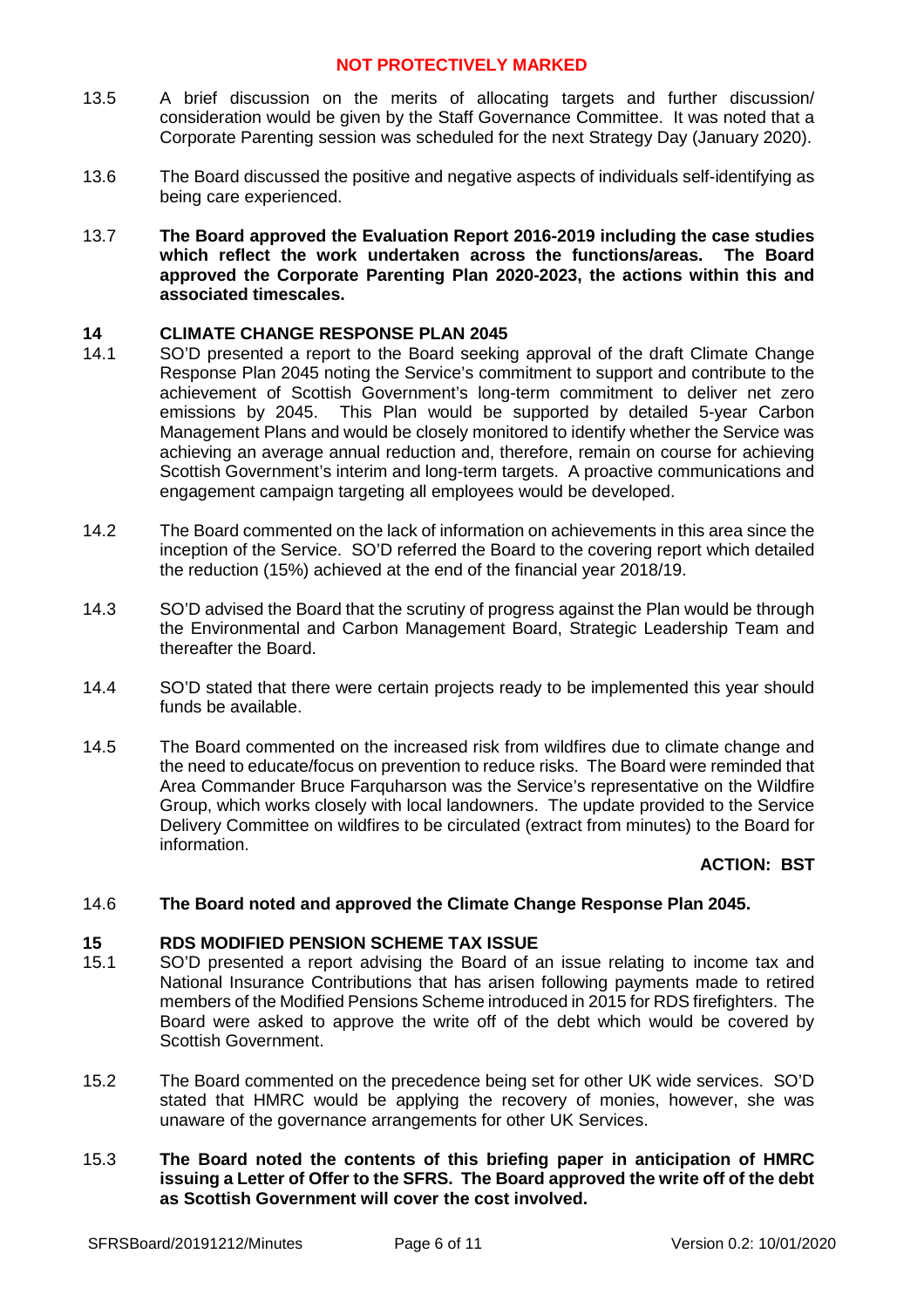# **16 RESOURCE BUDGET MONITORING – OCTOBER 2019**

- 16.1 SO'D presented a report advising the Board of the resource budget position for the period ending 31 October 2019. SO'D outlined the analysis of the financial position and referred Members to Appendix A of the report, which identified the current resource position showing a forecast year-end underspend of £0.222million. Appendix B provided an explanation of the current significant variances relative to the budget. This forecast position is on the basis that there is no additional cost forecast for consequences of exiting the European Union.
- 16.2 The Board sought clarification on the impact of the delay in the Driver Training Initiative. PSt stated that gaps had been identified within driver training and a recent procurement exercise had been unsuccessful in appointing an external supplier. The Service has since advertised for temporary vacancies for driver instructors. Long term projections have been made for drivers within the Service and current provision of training delivery assessed resulting in the delivery ratio being adjusted accordingly. Following the completion of the TED review, the number of driver instructors has been revised and a business case has been developed.
- 16.3 In relation to the temporary vacancies, PSt anticipated that the Service would be able to attract candidates and noted the ongoing Crew Commander's campaign which may help provide a blended approach.
- 16.4 The Board were informed that the Service was aware of potential retirals profile and their skills set.
- 16.5 The Board commented on the projected overspend on hydrants. SO'D reminded the Board of the historical issues relating to hydrants budget and noted that this was a positive position to reducing the backlog. JD provided further background on historical issues including disputed invoices and Scottish Water's new financial system.

#### 16.6 **The Board noted the resource budget position for the period ending October 2019.**

# **17 CAPITAL BUDGET MONITORING REPORT – OCTOBER 2019**

- 17.1 SO'D presented a report advising the Board of actual and committed expenditure against the 2019/20 capital budget for the period ending 31 October 2019. It was anticipated that the full budget of £33.160million would be spent by the end of the financial year. An Addendum to the Capital Monitoring Report for October 2019 (Appendix B) detailed budget adjustments to accommodate slippage in planned projects.
- 17.2 In relation to the West Asset Resource Centre, the Board were reminded of the issues identified with the proposed site and work ongoing to identify an alternative site.
- 17.3 SO'D confirmed that the funding slippage within the Command and Control Project was reallocated to ICT to undertake routine replacement of equipment and to fund the Cyber Security Project, for which a business case was prepared.
- 17.4 The Board sought assurance that there was capacity to spend the underspend in the ICT budget. SO'D advised the Board that procurement processes had been undertaken or were almost complete and the delivery of equipment, software, etc was achievable. The Digital Steering Group was responsible for planning the programme of delivery/implementation of the projects.

### 17.5 **The Board noted the level of actual and committed expenditure for the period ending October 2019.**

*The meeting broke at 1145 hrs and reconvened at 1155 hrs.*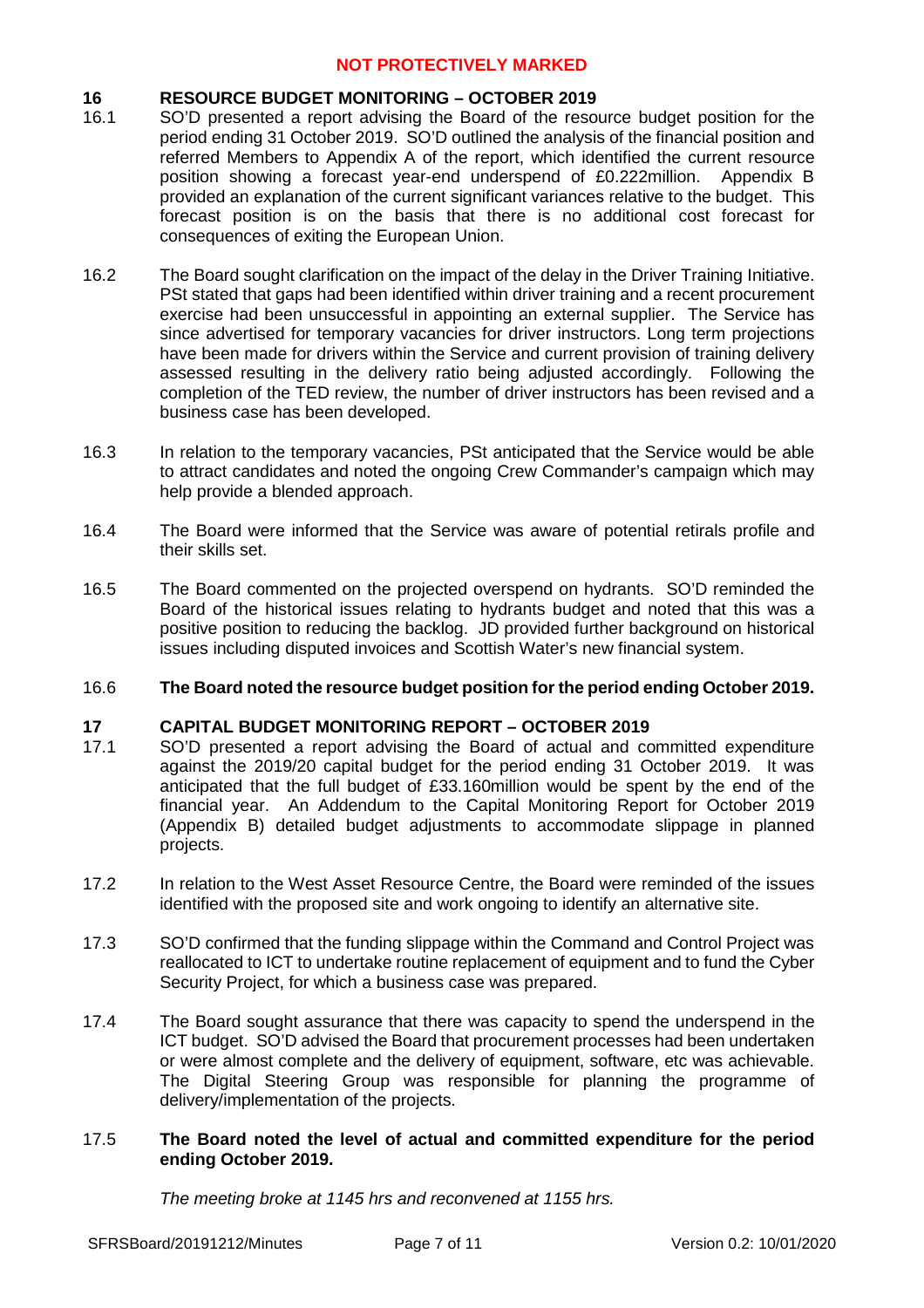# **18 EXTENDED ANNUAL OPERATING PLAN 2019/20 QUARTER 2 PROGRESS REPORT**

- 18.1 MMcA presented a report to the Board providing a quarterly progress report of the Extended Annual Operating Plan 2018/19 and noted the following progress up to the end of September 2019:
	- 8 actions were noted as complete.
	- 27 actions were noted as progressing as planned.
	- 12 actions were noted as experiencing some slippage but are still expected to be completed in this reporting year following the introduction of InPhase.
	- 5 actions have been highlighted as still having a significant risk against delivery.
- 18.2 MMcA advised the Board of the acceleration of the implementation of the InPhase project over the new year period.

### 18.3 **The Board noted the quarterly report and progress made against the Extended Annual Operating Plan 2018/19.**

# **19 BOARD SUMMARY PERFORMANCE REPORT Q2 2019/20**

- 19.1 MMcA presented a report to the Board detailing the Summary Performance report for quarter 2 for fiscal year 2019/20. The following key areas were highlighted:
	- Call Handling Times (MR1.5) slight increase primarily due to additional time required to identify wildfire locations.
	- RDS Availability % (NCR1.1) on trend with the same period for previous years.
	- Accidental Dwelling Fires Fatalities (ILO2.0) shows a reduction from previous year.
	- Increase in Effect Entry/Exit incidents (MR2.3) at the request of partner emergency services.
- 19.2 The Board asked for and was provided with clarification on the Direction of Travel Summary Table, which mirrors the National Performance Report to Scottish Government. MMcA noted that some trend baseline data was still being collated and was therefore recorded as *To be Confirmed*.

### 19.3 **The Board noted the Summary Performance Report for Quarter 2 2019/20.**

# **20 DEVELOPMENT OF LOCAL PLANS**

- 20.1 MMcA presented a report to the Board advising of the progress being made to review and revise Local Fire and Rescue Plans including reconvening of Local Plan Working Group, considering progress made against priorities set in current plans, engagement with local stakeholders on local service provision and identify appropriate timing to deliver the refreshed local plan.
- 20.2 A report on the conclusion of the review would be submitted to the Board and an overview of local plans highlighting progress, etc would be brought back to the Board in due course.
- 20.3 The Board commented on the benefits of Local Senior Officers providing a brief on their Local Plan prior to the Board meeting/Engagement Event. The Board were advised that consideration was being given to internal engagement as well as external engagement opportunities at future Board meetings.
- 20.4 MMcA noted that a review of Local Scrutiny Engagement was currently being carried out and a report would be brought back to the Board in due course.

### 20.5 **The Board noted the work that would be undertaken to carry out a review of Local Fire and Rescue Plans.**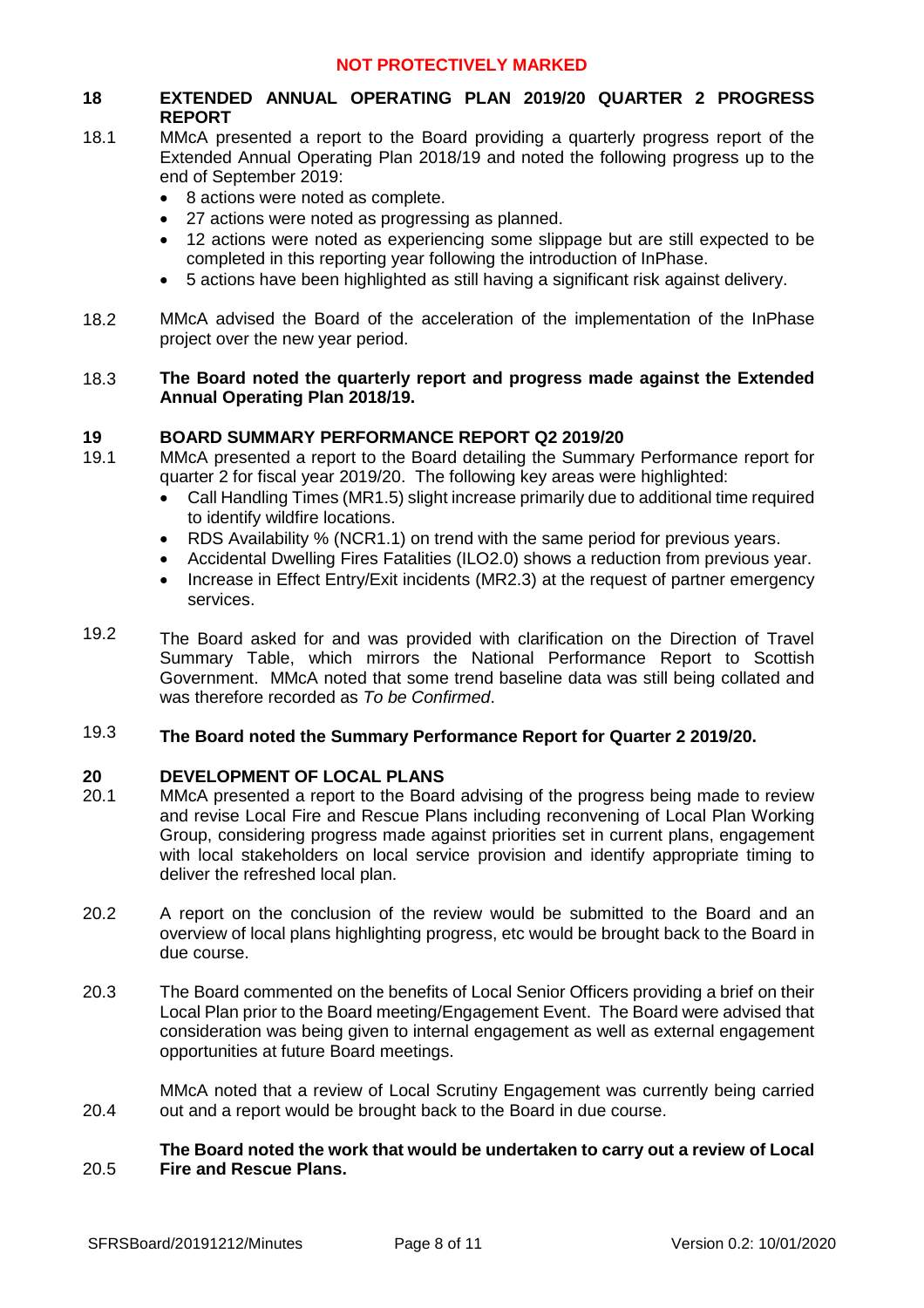### **21 POSITIVE ACTION STRATEGY**

- 21.1 LBa presented a report to the Board outlining the Positive Action Strategy, which has been developed to address all areas of underrepresentation within the Service's workforce in support of broadening the workforce profile.
- 21.2 In relation to capturing protective characteristics on iTrent, development was required on the system and once complete, a request would be made for individuals to update their data. In addition to this, the Stonewall characteristics have been revised and would be taken into account.
- 21.3 LBa advised the Board that the Service had been, and would continue to focus on attracting females into the Service and the future focus would be on racial diversity. The use of Service Champions was currently being considered.
- 21.4 The Board commented on the potential negative connotations of attaching skills and talents to the aims of the strategy and referred to the previous campaign.
- 21.5 The Board commented on the benefits for establishing an Equalities Standard Group to advise on these issues and the links with the capital programme.
- 21.6 LBa agreed to amend paragraph 5.11 (Risk) within the covering report.

**ACTION: LBa**

### 21.7 **The Board noted the content of this report and approve the Positive Action Strategy.**

## **22 GRENFELL TOWER FIRE – UPDATE REPORT**

- 22.1 RH presented a report to the Board providing an update on the work that was being undertaken by the Service, in conjunction with relevant partners, following the Grenfell Tower fire tragedy in June 2017. He highlighted the following key areas:
	- Publication of Inquiry Report and London Fire Brigade Fire Investigation Reports.
	- All 46 recommendations would be reviewed and considered by the Service.
	- Internal working group convened to develop and co-ordinate a detailed action plan to focus on relevant recommendations.
	- Scrutiny of the action plan would be undertaken on a quarterly basis by Service Delivery Board and Service Delivery Committee. Quarterly update reports would be provided to the Strategic Leadership Team and Board as appropriate.
- 22.2 RH advised that the Stay Put policy was still in use and this policy was based on the principles of how high-rise buildings were designed/maintained. However, it was noted that during an active operational incident this advice could change and would be coordinated appropriately.
- 22.3 RH noted there were regulatory differences between Scotland and England. He further noted that the only regulatory role in terms of the Fire Scotland Act allows the Service to enforce maintenance of facilities within buildings for the use of and protection of firefighters only. Regular visits are undertaken to high-rise buildings to ensure the maintenance of such facilities and also for refamiliarisation purposes
- 22.4 RH assured the Board that operational crews had access to up to date information, including defects, in relation to all premises and were aware of the very small number of premises with cladding and the appropriate specific arrangements in place.

### 22.5 **The Board noted the work on-going to ensure the SFRS fully learns all lessons from the Grenfell Tower fire.**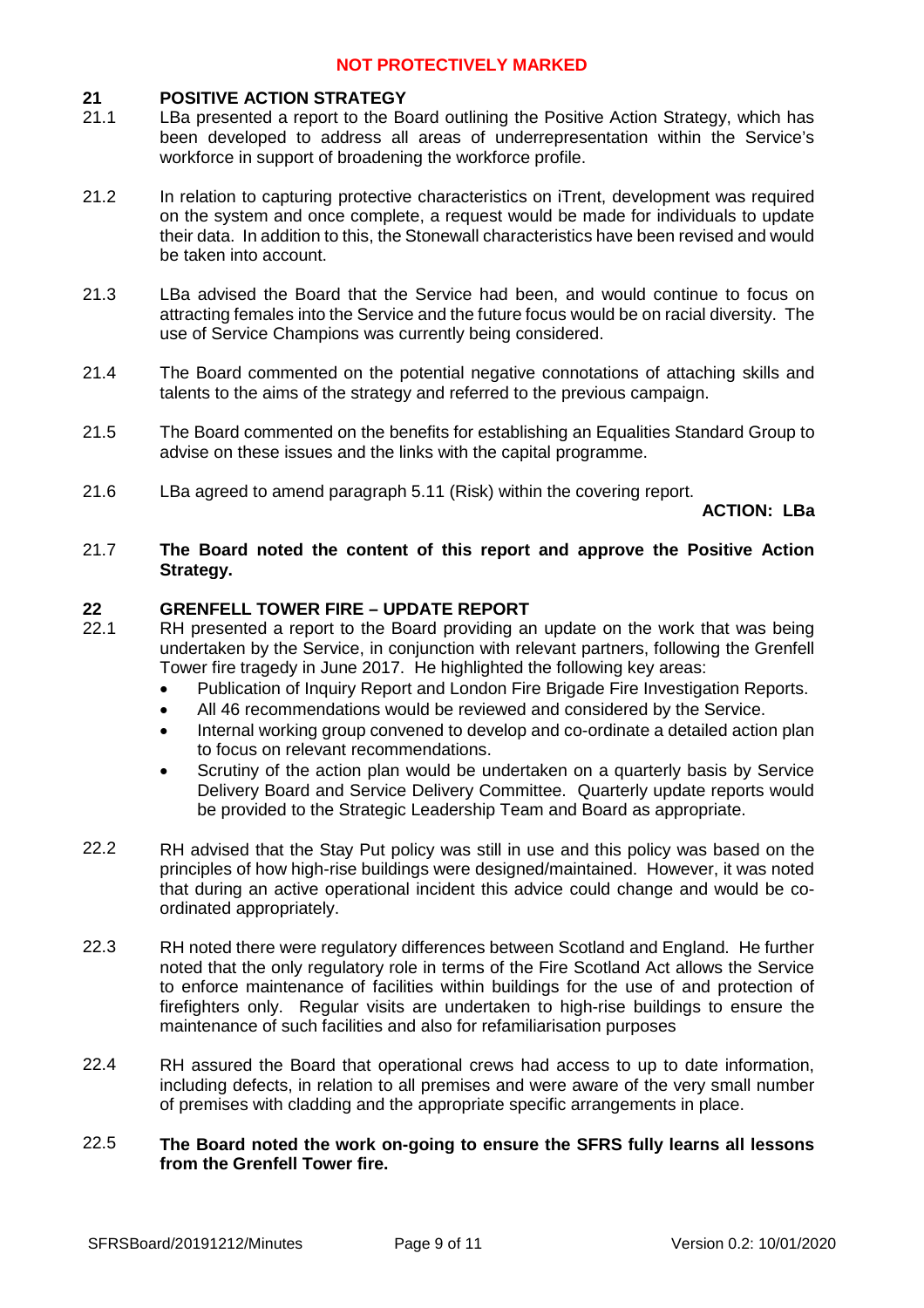# **23 RAAC FIRE STATION ROOF PANELS**

- 23.1 SO'D presented an update report to the Board outlining the progress in relation to reviewing the property estate following notification of risks surrounding the continued use of Reinforced Autoclaved Aerated Concrete (RAAC) within building roof construction. She highlighted the following key areas:
	- Full review revealed 23 buildings affected and additional asbestos surveys were being undertaken.
	- Several mitigation actions have been put in place.
	- Financial implications to date were £300,000 to undertake short term actions. Consideration to be given to ongoing/future costs of mitigation actions.
	- Continuing to communicate with Scottish Government and other emergency partners to keep them up to date with the situation.
- 23.2 SO'D stated that the Service was investigating the possibility of purchasing a temporary (mobile) fire station which could be more cost effective than leasing alternative premises.
- 23.3 It was noted that Scottish Government had been kept informed of the situation and recognised that this was a national issue, as well as the impact on capital budget. The Service would take the opportunity to review and identify appropriate resources and facilities across Scotland.

### 23.4 **The Board noted the contents of this report.**

## **24 RISK THEMES**

24.1 None.

## **25 FORWARD PLAN**

25.1 AC presented the Forward Plan noting that a Grenfell Fire update would be submitted in due course. A brief discussion took place on the duplication of reports being submitted to the Service Delivery Committee and the Board. It was agreed that this would be discussed further at the Integrated Governance Committee.

### **ACTION: BST**

### **26 DATE OF NEXT MEETING**

- 26.1 The next meeting of the Board is scheduled to take place on Thursday 26 March 2020 at 1000 hrs at Bo'ness Town Hall, Glebe Park, Stewart Avenue, Bo'ness EH51 9NJ
- 26.2 There being no further matters to discuss in public, the meeting closed at 1240 hours.

# **PRIVATE SESSION**

#### **27 MINUTES OF PREVIOUS PRIVATE MEETING: 31 OCTOBER 2019**

27.1 The minutes were approved as an accurate record.

#### **28 MINUTES OF SPECIAL PRIVATE MEETING: 3 OCTOBER 2019**

28.1 The minutes were approved as an accurate record.

#### **29 REQUEST AUTHORISATION FOR SETTLEMENT OF INSURANCE CLAIM**

- 29.1 SO'D presented the report to the Board seeking approval to negotiate settlement of an Employers Liability Claim raised against the Service.
- 29.2 **The Board approved and authorised the settlement of the claim in relation to damages.**